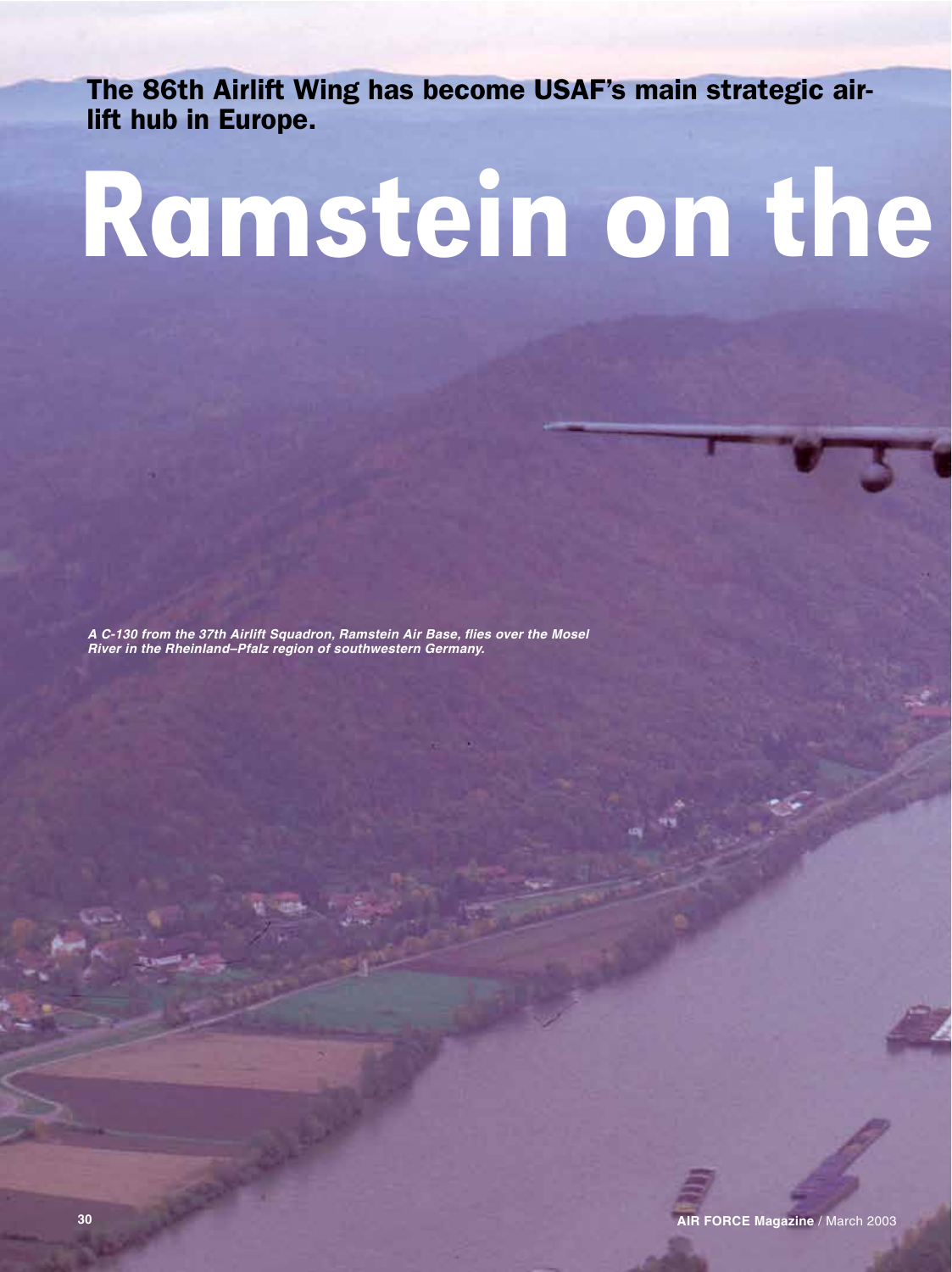## Wing

Photography by Guy Aceto, Art Director, and Paul Kennedy

Staff photo by Guy Aceto Staff photo by Guy Aceto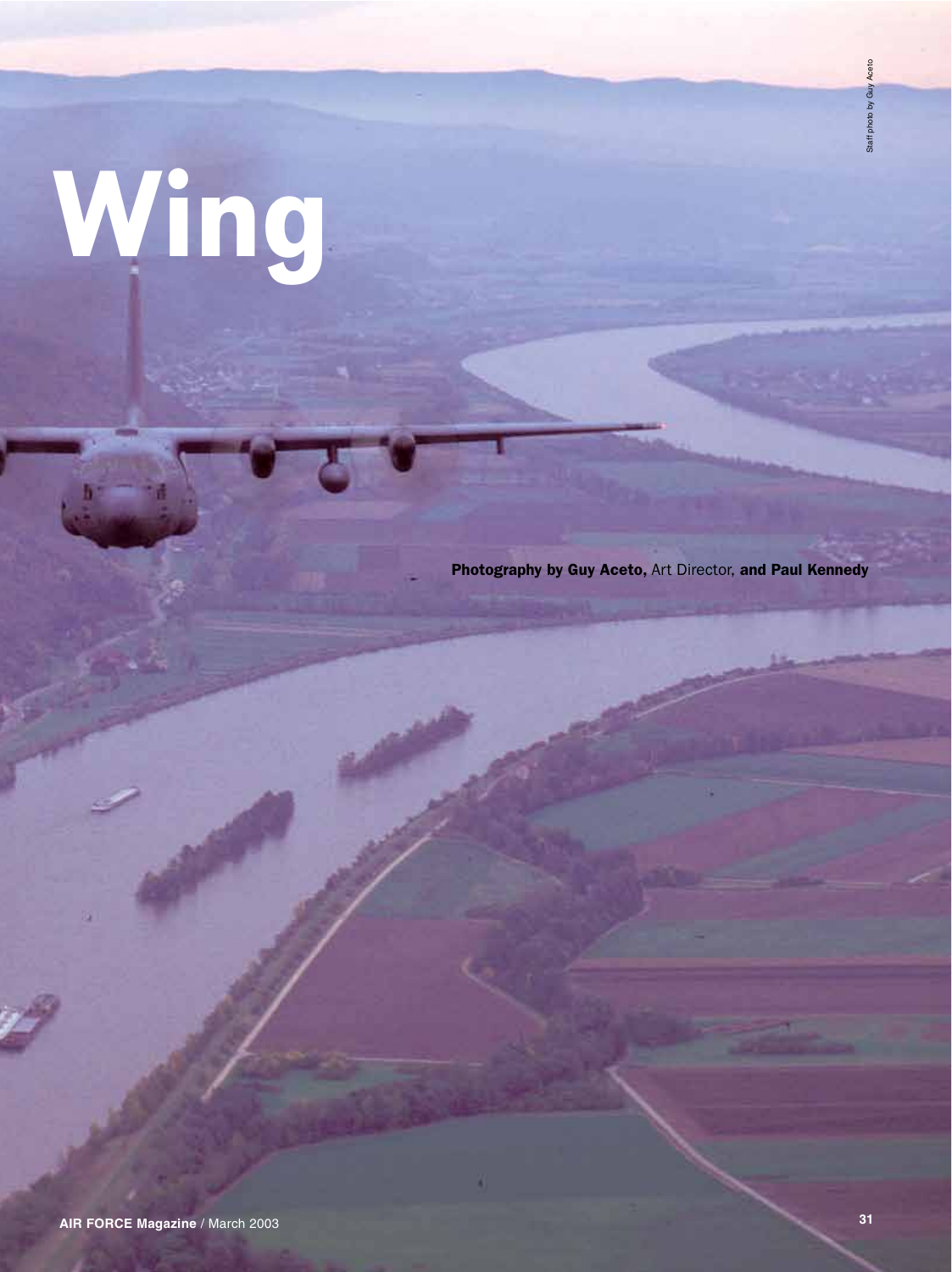*Built in the 1950s, Ramstein AB, Germany, served as a US Air Force fighter base during the Cold War. It switched to the airlift mission in 1994. The 86th Airlift Wing is Ramstein's host unit, operating a transport hub for points in Europe, the Middle East, and Africa. The base is located about 90 miles southwest of Frankfurt and is one of three major USAF installations in Germany. (The others are Spangdahlem Air Base and Rhein–Main Air Base.) United States Air Forces in Europe has been headquartered at Ramstein since 1973. It is also the largest NATO air base on the Continent, with elements of several European military forces on site. At right, transient aircraft fill the flight line at this 10,261-acre base.*





*At left, some of the aircraft that call Ramstein home. The wing's 37th Airlift Squadron and 38th AS (Provisional) fly C-130 Hercules transports. The 75th AS and 86th Aeromedical Evacuation Squadron combine forces to provide medevac capability with C-9 Nightingales. The 76th AS uses C-20s and C-21s for VIP airlift within Europe. (Another airlift squadron, the 309th, is located at Chievres AB, Belgium.) The wing supports coalition forces in Operations Enduring Freedom, Northern Watch, and Southern Watch and regularly resupplies troops in the Balkans and Turkey.*



*Aircrews keep busy training. Above and at right, a C-130 carries out touch and go landings.*

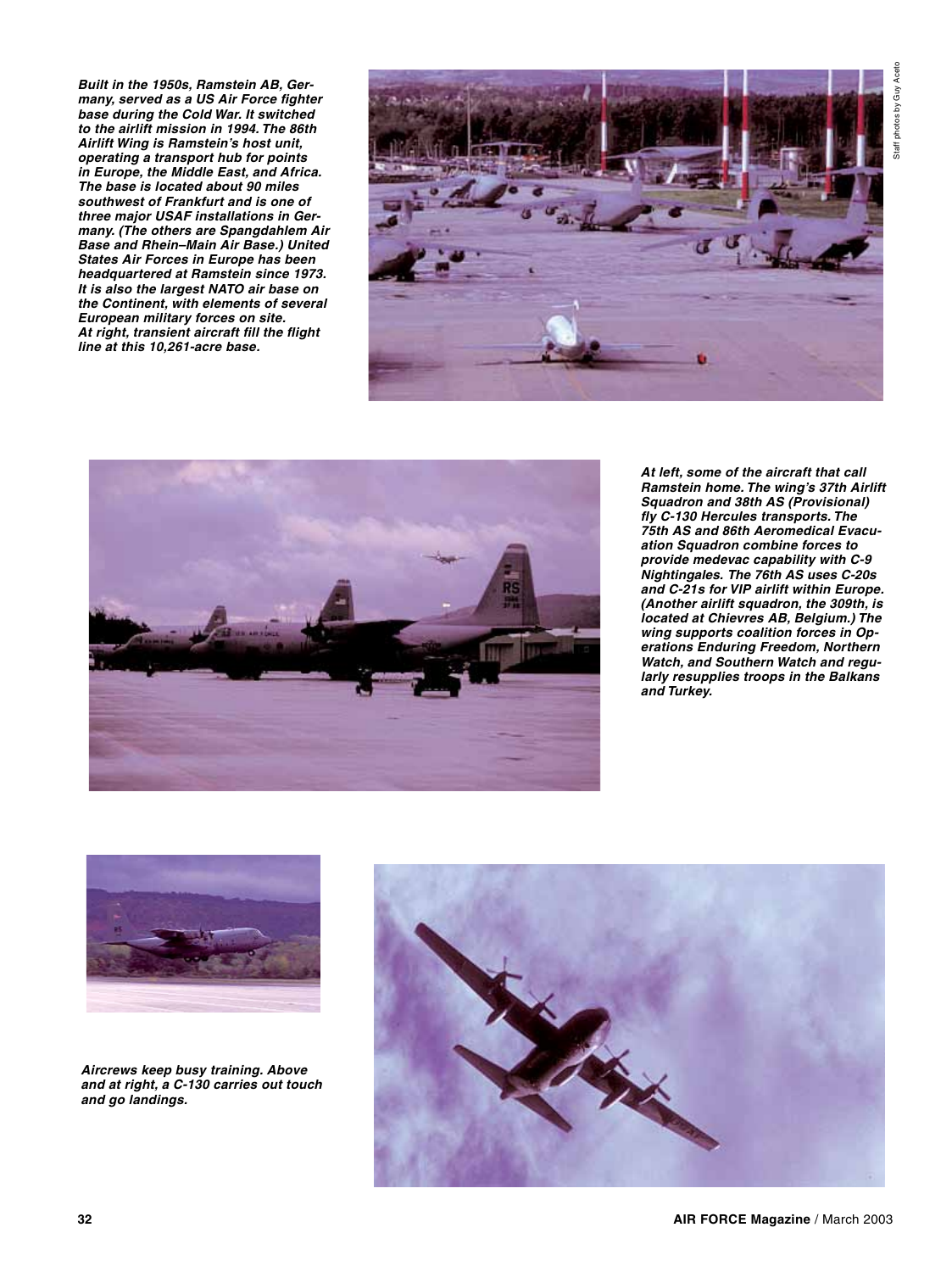

*Above, a C-130 flies past the terra cotta–tiled roofs and half-timbered houses of a German village. Ramstein is about eight miles west of the town of Kaiserslautern and is part of the largest American community outside the continental US, the Kaiserslautern Military Community. It encompasses 38,000 military and US civilian personnel, a host of Army installations, and several air stations. The 86th AW commander, Brig. Gen. Erwin F. Lessel III, serves as commander of the K-Town community, too.*

*At right, 37th AS pilot Capt. Daniel J. Begin prepares for evening practice runs.* 







*Chaff and flares (far left) are standard equipment for these aircraft. Here, loadmaster A1C Vincent White readies a parachute for an air-dropped bundle. Each bundle is a sample load, rigged to fall as an "average size" delivery.*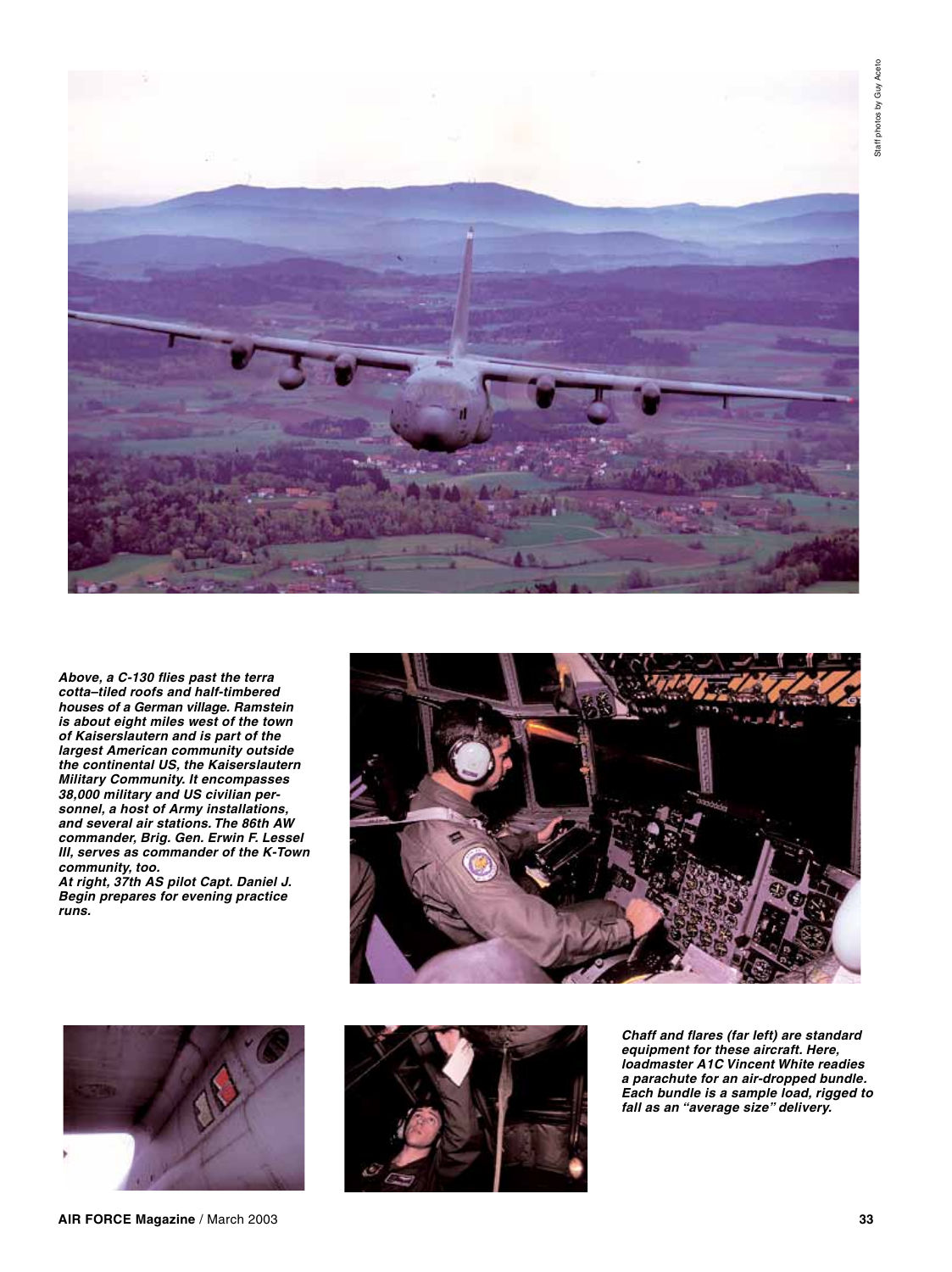

*The maintainers at left ensure the airworthiness of these aircraft. The oldest C-130 transports at Ramstein were built in the 1960s, and base flying hours tripled during Enduring Freedom. In the war, the 37th AS was key to delivery of humanitarian daily rations over Afghanistan. The adverse weather aerial delivery system radar on these C-130s improves their capability to carry out such airdrops.* 

*The 76th AS operates a small fleet of C-20 Gulfstream and C-21 Gates Learjet aircraft (at right and below). They transport top distinguished visitors and provide time-sensitive operational support airlift.* 







*The wing's transition from fighters to airlifters began with the arrival of executive-fleet aircraft such as the one at left. In June 1992, the wing merged C-12s, C-20s, and C-21s into its ranks. About a year later, aeromedical evacuation and aeromedical airlift squadrons from Rhein–Main Air Base brought in C-9s. C-130 personnel began arriving in March 1994, and the unit officially became the 86th AW in October 1994.*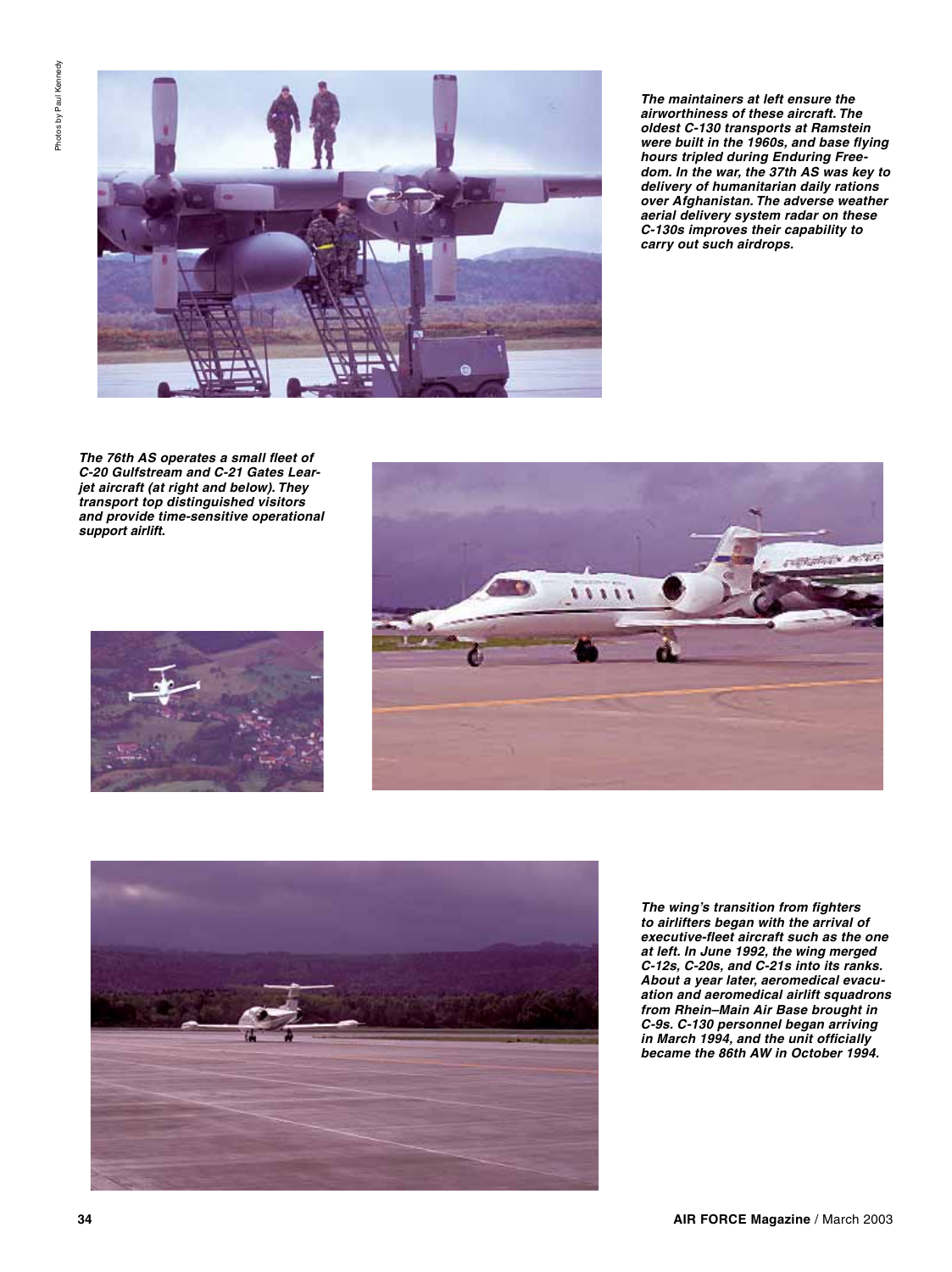Photos by Paul Kennedy Photos by Paul Kennedy

*At the 75th AS, 1st Lt. Tobias Ensele checks a schedule, at right. Below, Capt. Charlotte Meusel goes over maps. The squadron operates C-9As, most configured for aeromedical evacuation.* 

![](_page_5_Picture_2.jpeg)

![](_page_5_Picture_3.jpeg)

![](_page_5_Picture_5.jpeg)

*While the 75th AS provides the aircrew members for medevac missions, the medical personnel come from the 86th AES. Ramstein's aeromedical evacuation missions cover a huge area, ranging from Scandinavia to the Azores to Bahrain and beyond. The 75th has flown missions as far east as Moscow. In 2002, it transported more than 4,800 patients during routine missions and more than 100 needing priority or urgent medical evacuation. Many patients were headed for Landstuhl Regional Medical Center, the largest US military hospital in Europe, located a few miles from Ramstein.* 

*At left SSgt. Sean R. Morris and SSgt. Susan F. Clawson check over medical equipment.*

*TSgt. Greg Flood and SSgt. Reverdy Winfree go through maintenance procedures. USAF's twin-engine, sweptwing C-9s all began service between 1968 and 1975.*

![](_page_5_Picture_9.jpeg)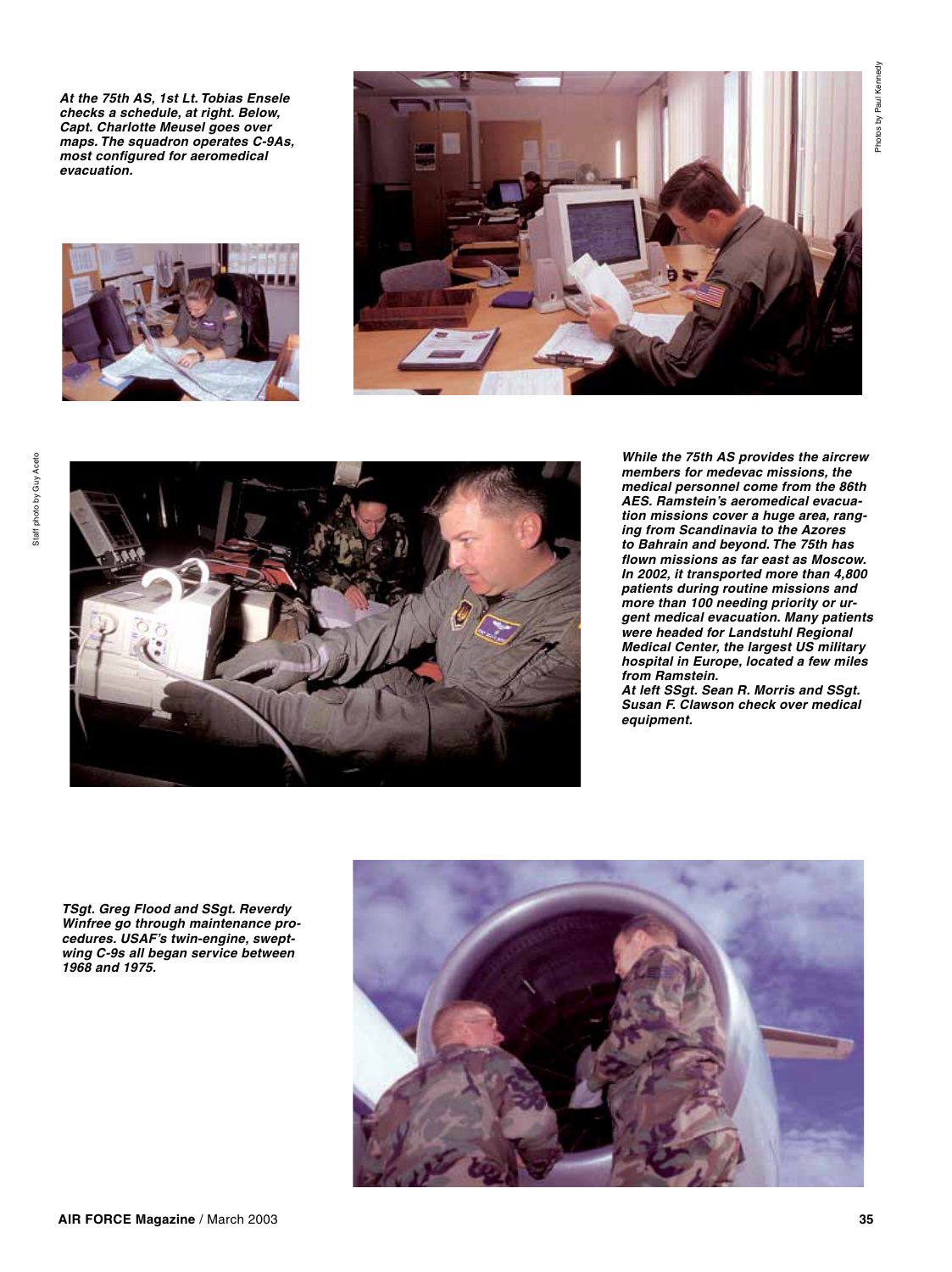*Lt. Col. Anthony C. Piso takes his walk around a C-9 in preparation for a mission to Incirlik AB, Turkey. Below, in the C-9's cockpit, 1st Lt. Abigail G. Albert goes through a preflight checklist as Capt. Grant C. Miller looks on. The air ambulance usually has a crew of three. The five medical personnel normally on board are two flight nurses and three medical technicians.*

![](_page_6_Picture_2.jpeg)

![](_page_6_Picture_4.jpeg)

*When a C-9 carried out an aeromedical evacuation of special forces troops injured during Operation Anaconda last March, the medical personnel numbered 11, including three flight surgeons. Even a seemingly routine mission can hold challenges. In 1998, a Navy family member gave birth about 45 minutes after boarding a regularly scheduled flight from Sardinia to Naples. It was the first baby delivered in flight by the 86th AES.*

*Several patients board a C-9. The Nightingale is USAF's only aircraft specifically designed for litter and ambulatory patients. It can carry 40 patients. It has vacuum and therapeutic oxygen outlets and a special care area with a separate ventilation system.* 

![](_page_6_Picture_7.jpeg)